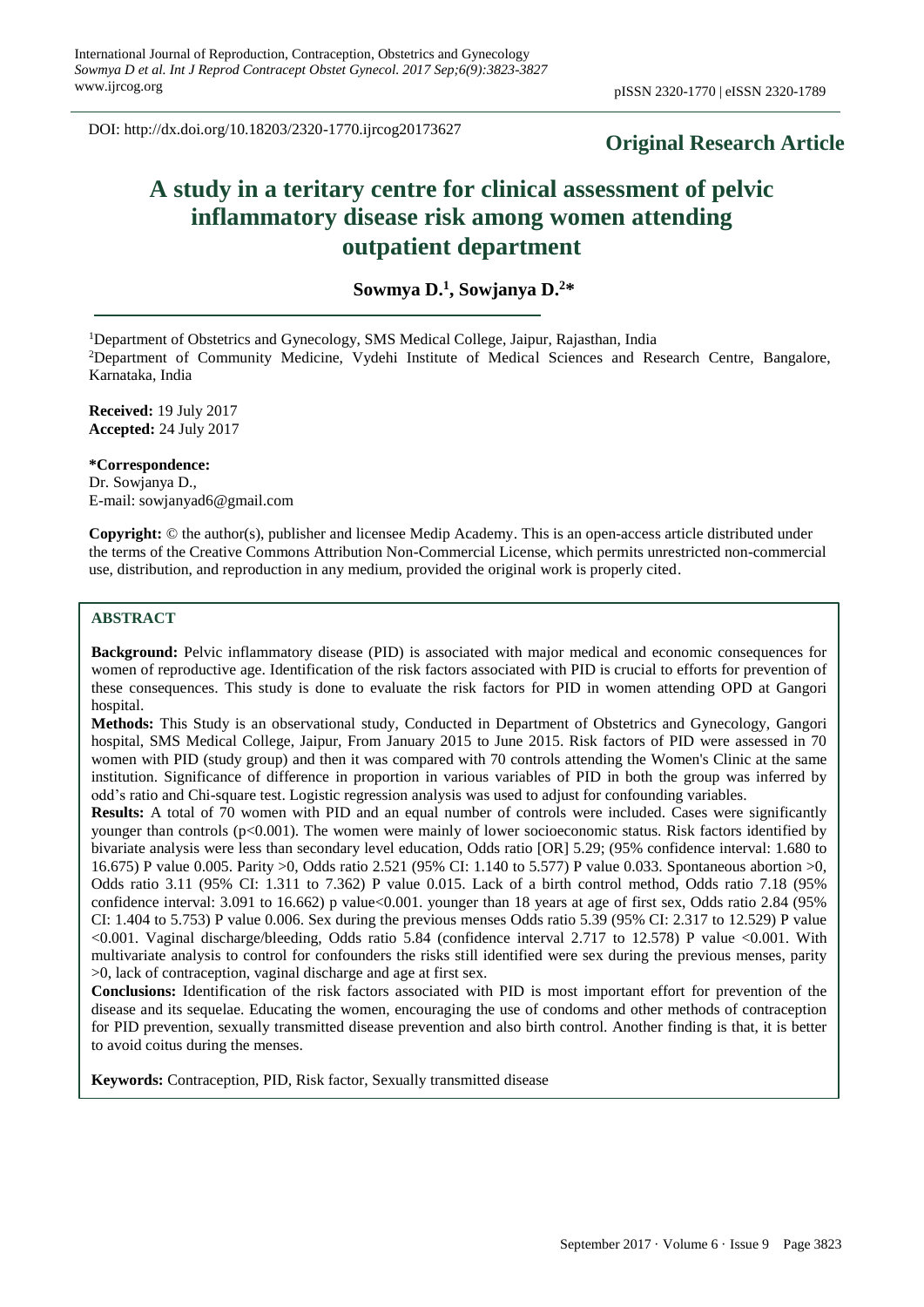## **INTRODUCTION**

Infections of the upper genital tract include infections involving the endometrium, myometrium, fallopian tubes, ovaries, uterine serosa, broad ligaments and pelvic peritoneum. Pelvic inflammatory disease (PID) is an important health problem with serious repercussion on women's health and well-being. Other than the chronicity of lower abdominal pain marring the women's wellbeing, infertility and its associated stigma compounds the need to study this issue in developing country like India. Pelvic inflammatory disease (PID) is varied clinical presentation of polymicrobial infection, it is the disease with multiple, interrelated risks, education is one of the most important nursing intervention. PID has emerged as a silent killer that disturbs women's life, the disease if left untreated could result in serious complications (Pandey S et al).<sup>1</sup> It is also associated with major medical and economic consequences of sexually transmitted disease in women of reproductive age. PID is an important disease not only because of its acute morbidity but because of its sequeale among women of reproductive age (Jossens et al).<sup>2</sup> It is one of the most serious infections faced by todays women.

#### *Etiology*

PID is caused by organisms ascending from the endocervix and vagina and therefore a polymicrobial infection. A practical approach to diagnosis of PID by Oluwatosin et al are lower genital inflammation and pelvic organ tenderness in women with genital tract symptoms and risk of STI's.<sup>3</sup> In the absence of laparoscopy, the triad of lower abdominal pain, cervical motion tenderness, and bilateral adnexal tenderness has been advocated as the minimal criterion for clinical diagnosis of PID, Eschenbach et al. <sup>4</sup> Diagnosing PID on purely clinical grounds is often difficult and the margin for error is wide. In this context, knowledge of risk factors like young age, low socioeconomic status, multiple sex partners and markers for PID could substantially aid diagnosis. Additional criteria for diagnosis PID oral temperature >38.3 c, mucopurulent cervical and vaginal discharge, raised c- reactive protein or ESR, Laboratory documentation of positive cervical infection. The true prevalance of PID is unknown, accurate diagnostic procedures for the disease complex, interpretation of symptoms and signs can vary by clinicians, clinical settings and by the period, Greenberg et al 1992. 5

#### *Complications of PID*

Immediate: pelvic peritonitis or even generalized peritonitis, septicemia. Late: dyspareunia, chronic pelvic inflammation, formation of adhesions or hydrosalpinx or pyosalpinx and tubovarian abscess, tubal damage leading to infertility, increased risk of ectopic pregnancy. Protective factors are barrier methods of contraceptive, monogamy, others are pregnancy, menopause, HPV vaccines.

Centers for disease control and prevention (CDC) recommends treatment of PID initiated in sexually active young women, especially those risk for STI's with pelvic or lower abdominal pain, if no other causes other than PID can be identified i.e cervicitis or leukorrhoea and any pelvic organ tenderness on bimanual examination, (Oluwatosin et al).<sup>3</sup> Outpatient treatment of PID ceftriaxone 250mg IM single dose, doxycycline 100 mg per oral twice daily for 14 days with or without metronidazole 500mg per oral twice daily for 14 days or cefoxitin 2g IM single dose and probenecid 1g plus doxycycline 100mg twice for 14 days with or without metronidazole 500mg twice daily for 14 days. All patients treated in the outpatients are evaluated after 48 hours and if no response is to be hospitalized. In patient antibiotic therapy, cefotetan 2g iv every 12 hours plus doxycycline 100mg orally or iv every 12 hours, or cefoxitin 2g IV every 6 hours plus doxycycline 100mg IV or orally every 12hours or another Regimen clindamycin 900mg iv every 8 hours, gentamycin loading dose 2mg/day followed by a maintenance dose of 1.5mg/day every 8 hours. Alternative regimen Ampicillin sulbactum 3gm iv for every 6 hours plus doxycycline 100mg iv or orally every 12 hours. Having the knowledge of risk factors of PID, Appropriate diagnosis and simple approach may prevent long term sequeale.

This study was conducted to assess sexual, social, and demographic risk factors for the acquisition of PID, diagnosed presumptively in women attending a health service and on the basis of these findings to formulate health promotion recommendations to reduce the incidence and consequences of PID. Identification of the risk factors associated with PID is crucial to efforts for prevention of these consequences.

#### **METHODS**

This Study is a Hospital based, observational study, Conducted in Department of Obstetrics and Gynecology, Gangori hospital, SMS Medical College Jaipur, From January 2015 to June 2015 total of 6 months. After consenting sexually active women those meeting the diagnostic criteria of PID, seventy women with PID (cases) were taken as study group and for each case, control was selected from women attending hospital for other complaints, at the same institution (controls). They were interviewed for 30 minutes. Patient having Abdominal pain due to kidney/liver/gall bladder disease and those Patient who has undergone recent abdominal surgery, pregnancy/lactating women, were excluded from the study.

#### *Statistical analysis*

Study analysis was done using odd's ratio, Chi-square test and Logistic regression analysis.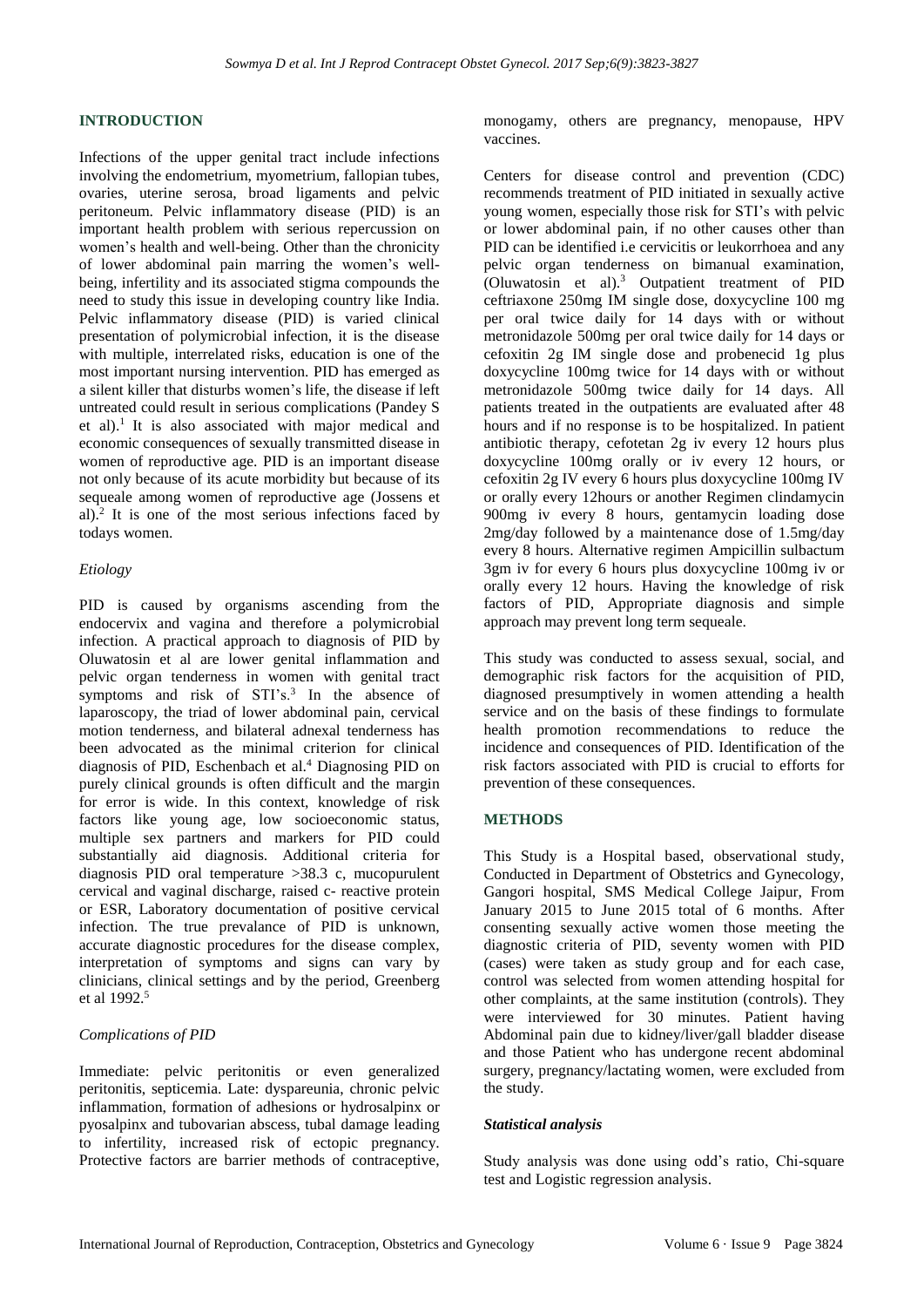#### **RESULTS**

A Total of 140 women (70 in each group) were observed. Mean age of the patients at the time of observation 26.99±4.03 years. (Case 26.64±4.1 and control 27.33±3.9, P value >0.05 NS) (Table 1).

#### **Table 1: Mean age wise distribution.**

| Age     | N.  | <b>Mean</b> | <b>Std.</b> deviation P value |                 |  |
|---------|-----|-------------|-------------------------------|-----------------|--|
| Case    | 70  | 26.64       | 4.104                         |                 |  |
| Control | 70  |             | 3.963                         | >0.05<br>$NS^*$ |  |
| Total   | 140 | 26.79       | 4.618                         |                 |  |

 $NS^*$ = not significant

In present study, cases are more from urban population 64.3% and with lower socioeconomic status which is 71.4% and patients with education level less than 10th standard which accounts to 94.2% (Table 2).

#### **Table 2: Demographic profile of study population.**

| <b>Variables</b>                           | Cases $(N=70)$ |               | Control $(N=70)$ |               |
|--------------------------------------------|----------------|---------------|------------------|---------------|
|                                            | N <sub>0</sub> | $\frac{0}{0}$ | N <sub>0</sub>   | $\frac{0}{0}$ |
| Hindu                                      | 53             | 75.7          | 58               | 82.9          |
| Urban                                      | 45             | 64.3          | 36               | 51.4          |
| Lower<br>socioeconomic<br>status           | 50             | 71.4          | 46               | 65.7          |
| <b>Education</b> less<br>than $10th$ class | 66             | 94.28         | 53               | 75.71         |

In present study, maximum number of cases are from the younger age group that is 20 to 24 years as shown in Figure 1.

Subjects who studied less than 10 standard, Odds ratio was (OR) 5.29; (95% confidence interval: 1.680 to 16.675) with P value 0.005, found to be highly significant, that is women with less education are with more risk for PID compare to education above 10 standards. Parity >0, Odds ratio was 2.521 (95% CI: 1.140 to 5.577) with P value 0.033 which is statistically significant, suggests greater the parity, greater risk for PID. Spontaneous abortion >0, Odds ratio was 3.11 (95% CI: 1.311 to 7.362) with P value 0.015 is statistically significant, more number of abortion increases PID risk proportionally.



**Figure 1: Age wise distribution of cases.**

| <b>Variables</b>                  | Case $(N=70)$  | Control $(N=70)$ | <b>OR</b> | 95% confidence interval | P value | <b>Significance</b> |
|-----------------------------------|----------------|------------------|-----------|-------------------------|---------|---------------------|
| <b>Education</b>                  |                |                  |           |                         |         |                     |
| Less than secondary               | 66             | 53               | 5.29      | 1.680 to 16.675         | 0.005   | $HS^*$              |
| More than secondary               | $\overline{4}$ | 17               |           |                         |         |                     |
| <b>Parity</b>                     |                |                  |           |                         |         |                     |
| >0                                | 58             | 46               | 2.52      | 1.140 to 5.577          | 0.033   | $S^*$               |
| $\Omega$                          | 12             | 24               |           |                         |         |                     |
| <b>Spontaneous abortion</b>       |                |                  |           |                         |         |                     |
|                                   | 61             | 48               | 3.11      | 1.311 to 7.362          | 0.015   | $S^*$               |
| $\overline{0}$                    | 9              | 22               |           |                         |         |                     |
| <b>Contraception use</b>          |                |                  |           |                         |         |                     |
| Lack of contraception             | 36             | 9                | 7.18      | 3.091 to 16.662         | < 0.001 | $HS^*$              |
| use                               |                |                  |           |                         |         |                     |
| Contraception use                 | 34             | 61               |           |                         |         |                     |
| <b>Sex during menses</b>          |                |                  |           |                         |         |                     |
| Yes                               | 31             | 9                | 5.3       | 2.317 to 12.529         | < 0.001 | $HS^*$              |
| N <sub>o</sub>                    | 39             | 61               |           |                         |         |                     |
| Age at first coitus               |                |                  |           |                         |         |                     |
| Yes                               | 36             | 19               | 2.84      | 1.404 to 5.753          | 0.006   | $S^*$               |
| N <sub>0</sub>                    | 34             | 51               |           |                         |         |                     |
| <b>Vaginal discharge/bleeding</b> |                |                  |           |                         |         |                     |
| Yes                               | 40             | 13               | 5.84      | 2.717 to 12.578         | < 0.001 | $S^*$               |
| N <sub>o</sub>                    | 30             | 57               |           |                         |         |                     |

#### **Table 3: Analysis of risk factors.**

 $HS^*$  = Highly Significant;  $S^*$  = Significant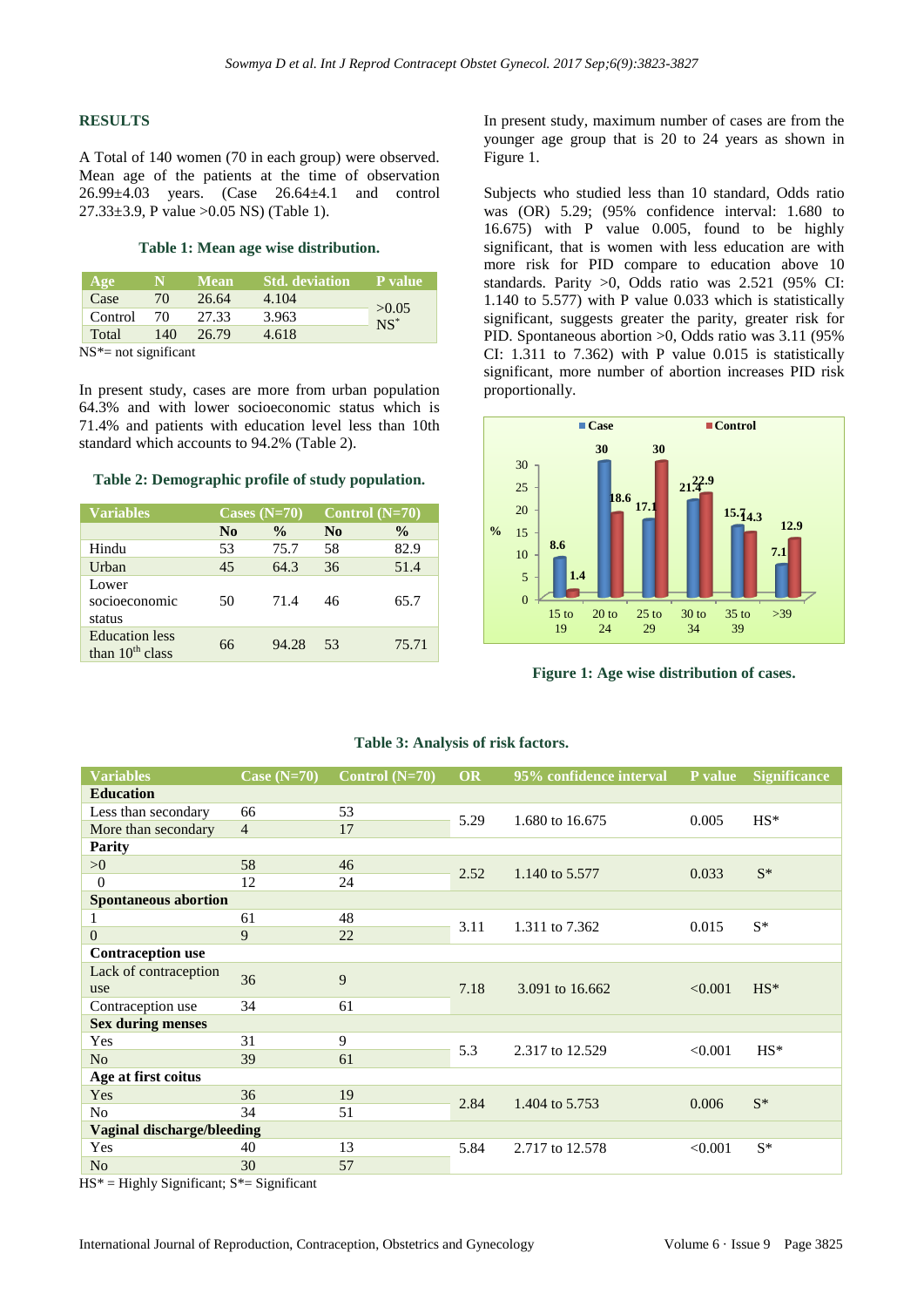Lack of a birth control method variant, Odds ratio was 7.18 (95% confidence interval: 3.091 to 16.662) with p value <0.001, found to be highly significant. It suggests women who does not use contraception are in risk with PID compare to women who uses contraception. Younger than 18 years at the age of first coitus act, Odds ratio 2.84 (95% CI: 1.404 to 5.753) with P value 0.006, significant. It shows Coitus at younger age is also a risk factor for PID.

Sex during the previous menses, Odds ratio 5.39 (95% CI: 2.317 to 12.529) with P value  $\leq 0.001$ , significant. That is coitus during menses is a risk for developing PID. Vaginal discharge/bleeding, Odds ratio 5.84 (confidence interval  $2.717$  to  $12.578$ ) P value <0.001, significant. That is women who have vaginal discharge/bleeding are in risk with PID (Table 3).

#### **DISCUSSION**

In present study, Clinical assessment of risk for pelvic inflammatory disease among women attending outpatient are analysed, 140 women (70 in each group) were observed, mean age of cases are 26.64 year and controls are 27.33 year (Table 1). whereas study in Leichliter et al mean age of case was 31.4 year and control was 27.2 year.<sup>6</sup> Study by Simms I et al opined diagnosis of PID were made at 1.7% of attendances amongst women aged 16 to 46 years and also increased risk was with younger age groups and Lower socioeconomic status, which is similar to our study, 30% of cases are from 20 to 24years.<sup>7</sup> A study by Marks C et al showed cases are significantly younger than controls.<sup>8</sup>

In present study cases of Pelvic inflammatory disease are more from urban population 45 (64.3%), lower socio economic status 50 (71.4%), education less than  $10^{th}$  class are 66 (94.28%) Table 2, which is similar to study by Jossens et al on average patients had fewer years of education than controls and says education is important nursing intervention.<sup>2</sup> Also a study done by Heather G Miller et al titled correlates of sexually transmitted bacterial infections among US women in 1995.<sup>9</sup> Education, age, intra uterine device use, history of bacterial STD's had a significant impact on risk of PID and also said 17% sexual active women with STD's had education less than secondary.

Risk factor for PID markers in our study are education less than ten standard, parity >0, spontaneous abortion >0, lack of birth control method, less than 18 year at the age of first coitus, coitus during previous menses and women with vaginal discharge/bleeding, which is similar to study of Jossens et al, named risk factors of pelvic inflammatory disease case control study.<sup>2</sup> In present study sex during menses is most important risk factor for PID with odds ratio of 5.39 (95% CI: 2.317 to 12.529) P value <0.001. which is similar to study by Eschenbach et al, patients with PID were more likely than controls who avoided coitus during menses and also in present study it is found that lack of contraceptive method carries a risk of PID (odds ratio 7.18 confidence interval of 1.3 TO 7.3) p value 0.015 which is similar to study by Marks C et al not using contraception (OR 1.8) 95% confidence interval 1.20 to 2.76 was associated with increased risk of PID.<sup>4,8</sup> Jossens et al study opines, use of barrier methods may not only reduces the risk of PID but also transmission of  $HIV.<sup>2</sup>$ 

Less than 18 years at the age of first coitus, Odds ratio 2.84 (95% CI: 1.404 to 5.753) P value 0.006. coitus at younger age is also a significant risk factor for PID in our study, which is corresponding to study by Greenberg J et al, age at first coitus marker for risky sexual behavior in women<sup>5</sup>

In another study by Miller HG et al indicates the risk factors associated with a history of PID are similar to those associated with bacterial infection, women who had first intercourse before 15 were twice as likely to have PID as were those who had first intercourse after age 18.9 Logistic regression results showing women likelihood of having had a bacterial STD's or having received PID treatment. Overall 6% of sexually active women reported a history of a bacterial STD's and 8% reported a history of PID.

In present study spontaneous abortion >0, Odds ratio 3.11 (95% CI: 1.311 to 7.362) P value 0.015 is significant, abortion increases PID risk and abortions are predisposing factor for PID. Which is similar to study by Patel SV et al, where the odd ratio for PID with natural abortions as a risk factor was  $3.52^{10}$  Another study by Dalaker et al it was noticed that overall rate of PID after the abortion was  $4.1\%$ .<sup>11</sup> Study by Gogate et al says, among women presenting to clinics in mumbai, India for pelvic pain and it was found that 26% with confirmed PID reported to have undergone abortion as compared to 2% of women without PID.<sup>12</sup>

In present study after applying multivariate analysis to control for confounders the risks still identified were sex during the previous menses (odds ratio 12.715) p value 0.000, parity  $>0$  (odds ratio 7.55) p value 0.001, lack of contraception (odds ratio.166) p value 0.000 and vaginal discharge (odds ratio11.082) p value 0.00, but age at first sex and abortion were consider as non-significant risk factor. Compared to study Jossen et al variables remained significant risk factors for PID are parity >0 (odds ratio 4.44), sex during the previous menses (odds ratio 5.22), lack of contraception (odds ratio7.66) were risk for PID.<sup>2</sup>

This study is limited to one medical school finding with smaller population. Large number of studies with different population are required.

#### **CONCLUSION**

Identification of the risk factors associated with Pelvic inflammatory disease is most important effort for